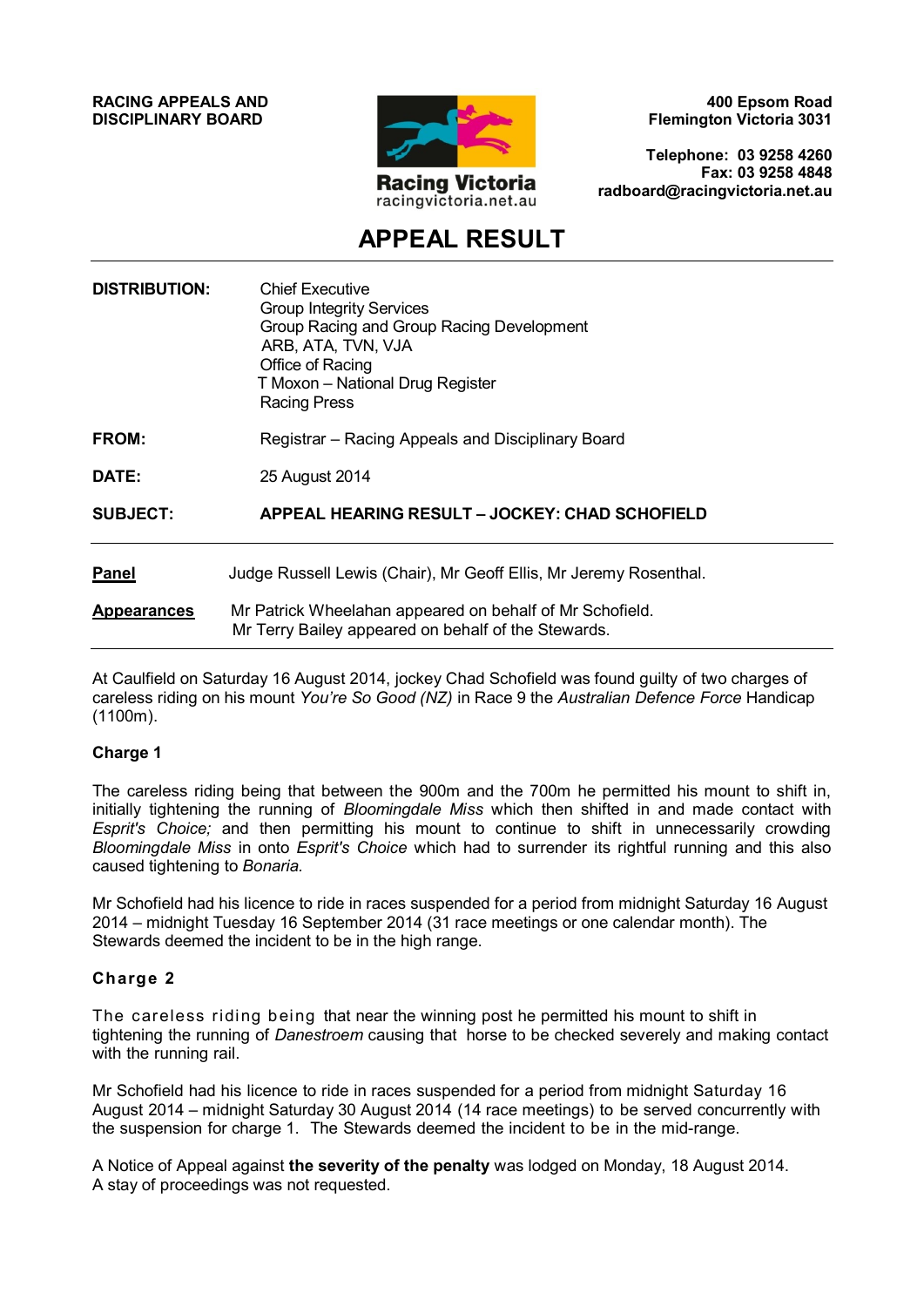**DECISION: Charge 1** – appeal allowed.

Penalty varied so that the period of suspension will now expire at midnight on Friday, 12 September 2014. To be served concurrently with the suspension for Charge 2.

**Charge 2** – the Board accepted an application for leave to withdraw the appeal.

**Georgie Gavin Registrar - Racing Appeals & Disciplinary Board**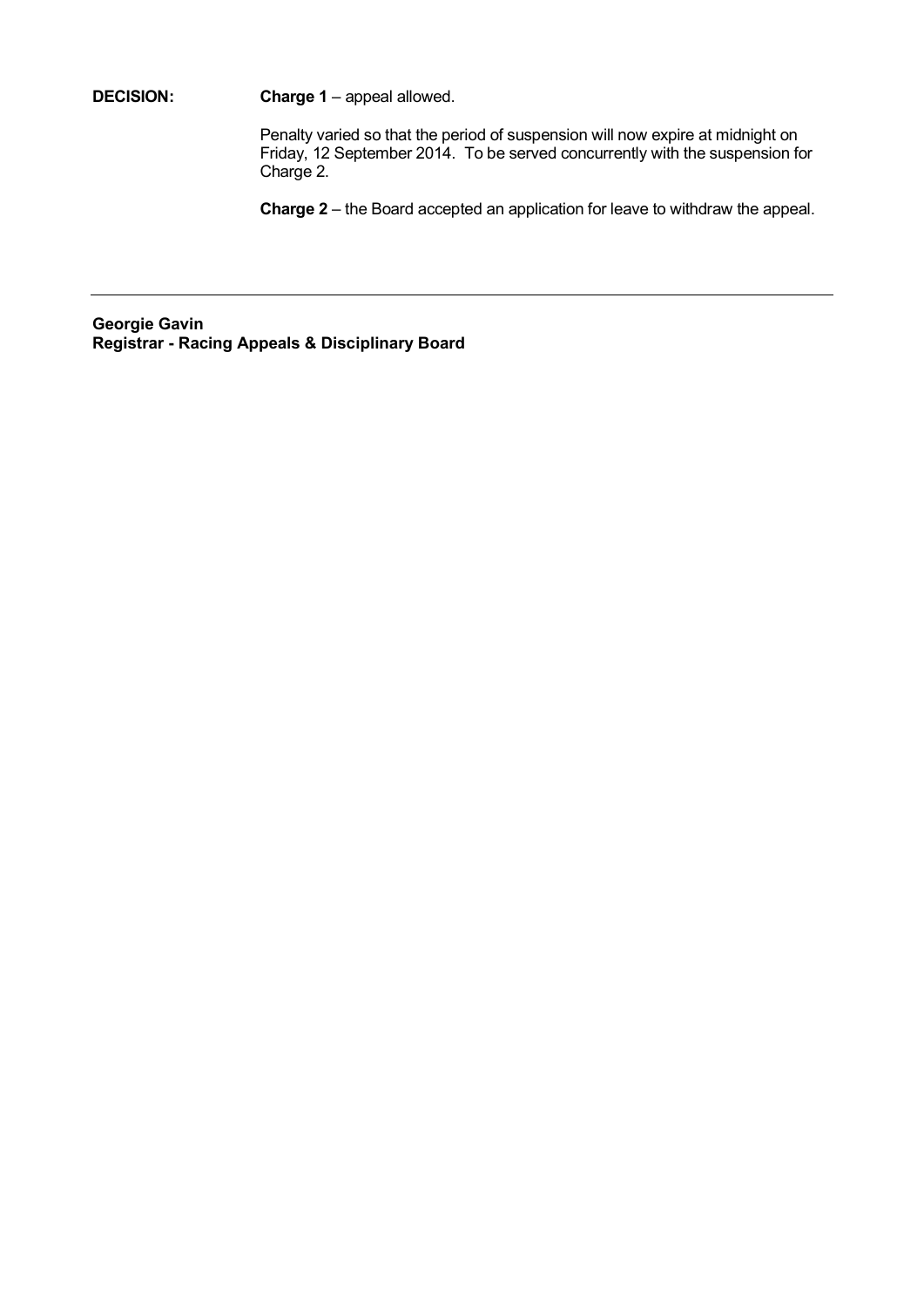# **TRANSCRIPT OF PROCEEDINGS**

#### **RACING APPEALS AND DISCIPLINARY BOARD**

 $\mathcal{L}_\text{max}$  , and the contribution of the contribution of the contribution of the contribution of the contribution of the contribution of the contribution of the contribution of the contribution of the contribution of t

#### **HIS HONOUR JUDGE R.P.L. LEWIS, Chairman MR G. ELLIS MR J. ROSENTHAL**

#### **EXTRACT OF PROCEEDINGS**

#### **DECISION**

## **IN THE MATTER OF THE AUSTRALIAN DEFENCE FORCE HANDICAP OVER 1100 METRES AT CAULFIELD ON 16/8/14**

### **JOCKEY: CHAD SCHOFIELD**

#### **MELBOURNE**

#### **MONDAY, 25 AUGUST 2014**

MR T. BAILEY appeared on behalf of the RVL Stewards

MR P. WHEELAHAN appeared on behalf of the Appellant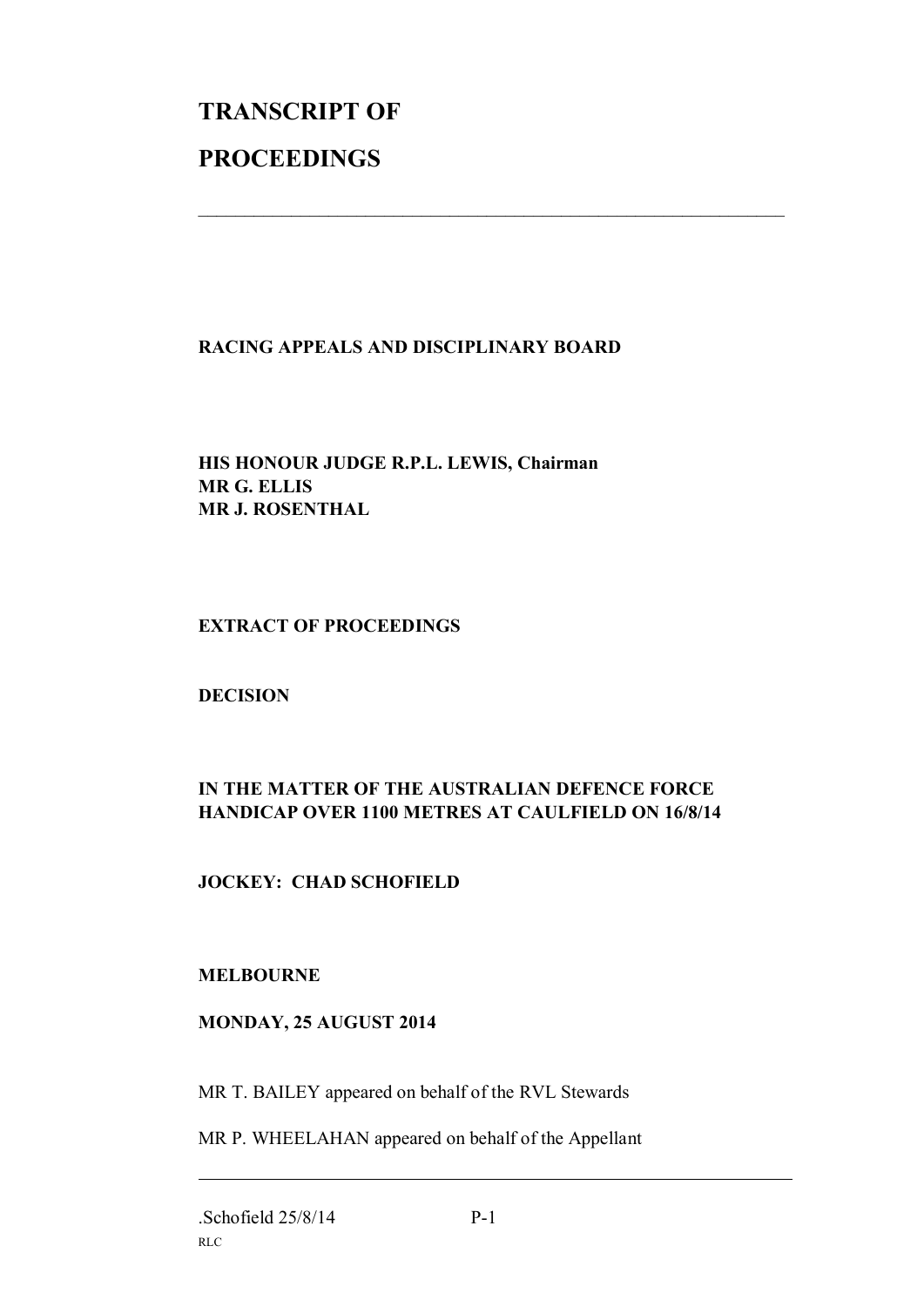CHAIRMAN: This is an appeal by jockey, Chad Schofield, against the severity of the penalty for careless riding imposed by the Stewards on 16 August 2014. The suspension ran from midnight, 16 August 2014, until midnight, 16 September 2014.

During the course of the Stewards' inquiry, Chad Schofield reserved his plea, but in effect admitted that he had ridden carelessly.

Mr Wheelahan, of counsel, who appeared for Chad Schofield, submitted that the penalty was excessive, inter alia, because it was disproportionate to the degree of carelessness involved and was excessive when, generally speaking, the tariff for careless riding causing a fall was in the range of 20 to 29 meetings. I say "generally speaking" because each case is decided upon its own facts and circumstances.

Mr Wheelahan also submitted that Chad Schofield's attitude to riding has been tempered by the mentoring role of Mr Brent Thomson. The Board is of the opinion that Mr Thomson's contribution has not been as significant as Mr Wheelahan has submitted.

Mr Bailey, who presented the Stewards' case and who was Chairman of Stewards on the day, submitted that having regard to the degree of carelessness and the appalling record of suspensions incurred by Chad Schofield in the past, that the penalty was appropriate.